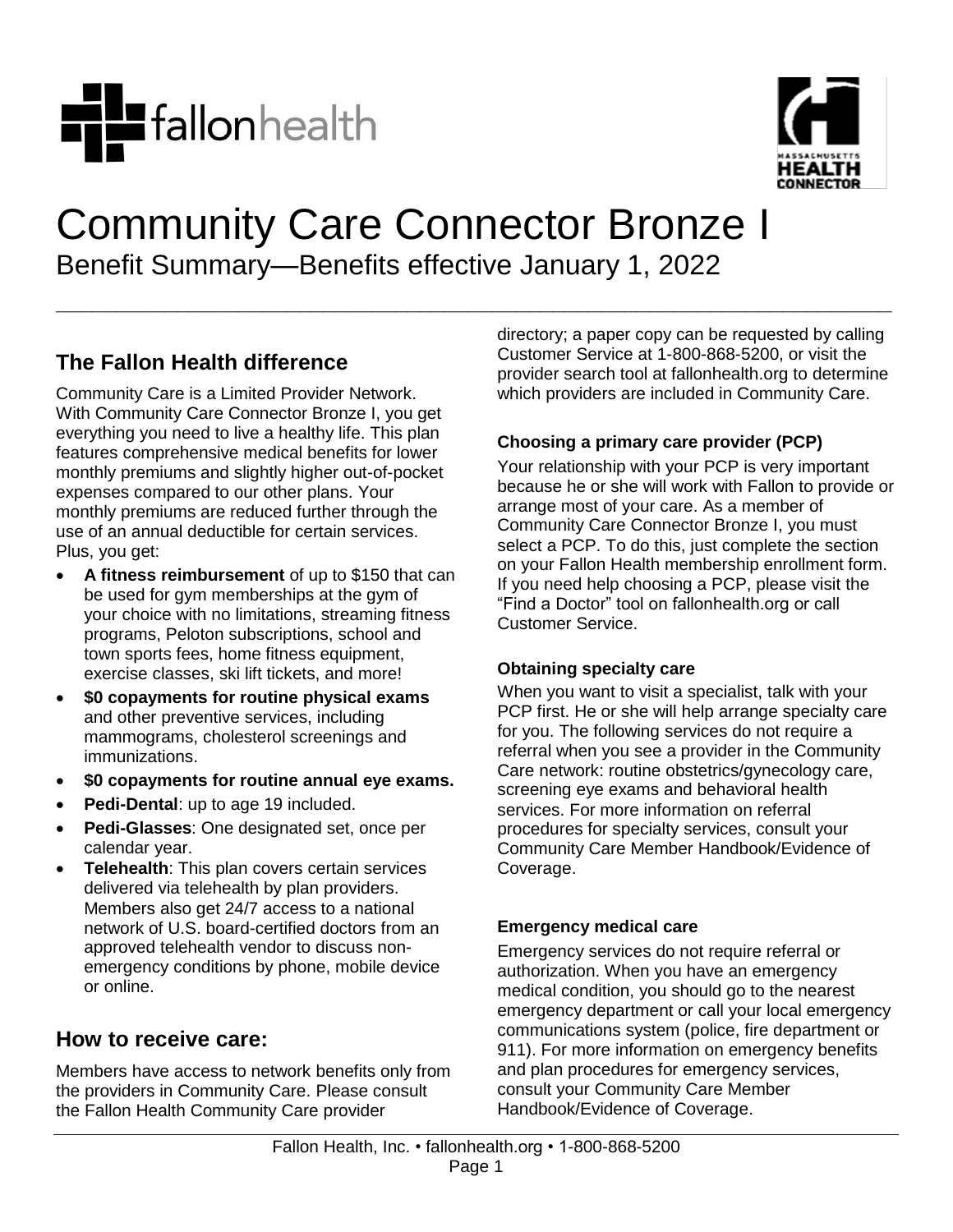| <b>Benefit period</b><br>The benefit period, sometimes referred to as a "benefit year," is the 12-month span of<br>Varies by account<br>plan coverage, and the time during which the deductible, out-of-pocket maximum and<br>specific benefit maximums accumulate.<br><b>Deductible</b><br>A deductible is the amount of allowed charges you pay per benefit period before<br>\$2,750 individual<br>payment is made by the plan for certain covered services. The amount that is put<br>\$5,500 family<br>toward your deductible is calculated based on the allowed charge or the provider's<br>actual charge-whichever is less.<br><b>Embedded deductible</b><br>Please note that once any one member in a family accumulates \$2,750 of services that<br>\$2,750<br>are subject to the family deductible, that individual member's deductible is considered<br>met, and that family member will receive benefits for covered services less any<br>applicable copayments.<br>Deductible carryover<br>Any deductible amount that is incurred by the member for services rendered during the<br>Included<br>last three months of the benefit period will be applied toward the deductible for the next<br>benefit period. Deductible amounts are incurred as of the date of the service.<br>Out-of-pocket maximum<br>The out-of-pocket maximum is the total amount of deductible, coinsurance and<br>\$8,700 individual<br>copayments you are responsible for in a benefit period. The out-of-pocket maximum<br>\$17,400 family<br>does not include your premium charge or any amounts you pay for services that are<br>not covered by the plan.<br>Your cost<br><b>Benefits</b><br><b>Office</b><br>Routine physical exams (according to MHQP* preventive guidelines)<br>\$0<br>Primary care visits to treat an injury or illness (in-person or by telehealth)<br>\$35 per visit<br>(If you choose to get these services by telehealth, you must use a plan provider who offers the<br>after deductible<br>service by telehealth.)<br>Specialist visits (in-person or by telehealth)<br>\$75 per visit<br>(If you choose to get these services by telehealth, you must use a plan provider who offers the<br>after deductible<br>service by telehealth.)<br>\$75 per visit<br>Urgent care (limited service clinics, e.g., Minute Clinic)<br>after deductible<br>Routine eye exams (one every 12 months)<br>\$0<br>Telehealth visits for non-emergency conditions by an approved telehealth<br>\$35 copayment<br>vendor<br>after deductible<br>(For more information on covered telehealth services, consult your Community Care Member<br>Handbook/Evidence of Coverage)<br>Short-term rehabilitative services (physical and occupational therapy, limited to<br>\$75 per visit<br>60 visits combined per benefit period)<br>after deductible<br>Prenatal care<br>\$35 first visit only | <b>Plan specifics</b> |  |  |
|------------------------------------------------------------------------------------------------------------------------------------------------------------------------------------------------------------------------------------------------------------------------------------------------------------------------------------------------------------------------------------------------------------------------------------------------------------------------------------------------------------------------------------------------------------------------------------------------------------------------------------------------------------------------------------------------------------------------------------------------------------------------------------------------------------------------------------------------------------------------------------------------------------------------------------------------------------------------------------------------------------------------------------------------------------------------------------------------------------------------------------------------------------------------------------------------------------------------------------------------------------------------------------------------------------------------------------------------------------------------------------------------------------------------------------------------------------------------------------------------------------------------------------------------------------------------------------------------------------------------------------------------------------------------------------------------------------------------------------------------------------------------------------------------------------------------------------------------------------------------------------------------------------------------------------------------------------------------------------------------------------------------------------------------------------------------------------------------------------------------------------------------------------------------------------------------------------------------------------------------------------------------------------------------------------------------------------------------------------------------------------------------------------------------------------------------------------------------------------------------------------------------------------------------------------------------------------------------------------------------------------------------------------------------------------------------------------------------------------------------------------------------------------------------------------------------------------------------------------------------------------------|-----------------------|--|--|
|                                                                                                                                                                                                                                                                                                                                                                                                                                                                                                                                                                                                                                                                                                                                                                                                                                                                                                                                                                                                                                                                                                                                                                                                                                                                                                                                                                                                                                                                                                                                                                                                                                                                                                                                                                                                                                                                                                                                                                                                                                                                                                                                                                                                                                                                                                                                                                                                                                                                                                                                                                                                                                                                                                                                                                                                                                                                                          |                       |  |  |
|                                                                                                                                                                                                                                                                                                                                                                                                                                                                                                                                                                                                                                                                                                                                                                                                                                                                                                                                                                                                                                                                                                                                                                                                                                                                                                                                                                                                                                                                                                                                                                                                                                                                                                                                                                                                                                                                                                                                                                                                                                                                                                                                                                                                                                                                                                                                                                                                                                                                                                                                                                                                                                                                                                                                                                                                                                                                                          |                       |  |  |
|                                                                                                                                                                                                                                                                                                                                                                                                                                                                                                                                                                                                                                                                                                                                                                                                                                                                                                                                                                                                                                                                                                                                                                                                                                                                                                                                                                                                                                                                                                                                                                                                                                                                                                                                                                                                                                                                                                                                                                                                                                                                                                                                                                                                                                                                                                                                                                                                                                                                                                                                                                                                                                                                                                                                                                                                                                                                                          |                       |  |  |
|                                                                                                                                                                                                                                                                                                                                                                                                                                                                                                                                                                                                                                                                                                                                                                                                                                                                                                                                                                                                                                                                                                                                                                                                                                                                                                                                                                                                                                                                                                                                                                                                                                                                                                                                                                                                                                                                                                                                                                                                                                                                                                                                                                                                                                                                                                                                                                                                                                                                                                                                                                                                                                                                                                                                                                                                                                                                                          |                       |  |  |
|                                                                                                                                                                                                                                                                                                                                                                                                                                                                                                                                                                                                                                                                                                                                                                                                                                                                                                                                                                                                                                                                                                                                                                                                                                                                                                                                                                                                                                                                                                                                                                                                                                                                                                                                                                                                                                                                                                                                                                                                                                                                                                                                                                                                                                                                                                                                                                                                                                                                                                                                                                                                                                                                                                                                                                                                                                                                                          |                       |  |  |
|                                                                                                                                                                                                                                                                                                                                                                                                                                                                                                                                                                                                                                                                                                                                                                                                                                                                                                                                                                                                                                                                                                                                                                                                                                                                                                                                                                                                                                                                                                                                                                                                                                                                                                                                                                                                                                                                                                                                                                                                                                                                                                                                                                                                                                                                                                                                                                                                                                                                                                                                                                                                                                                                                                                                                                                                                                                                                          |                       |  |  |
|                                                                                                                                                                                                                                                                                                                                                                                                                                                                                                                                                                                                                                                                                                                                                                                                                                                                                                                                                                                                                                                                                                                                                                                                                                                                                                                                                                                                                                                                                                                                                                                                                                                                                                                                                                                                                                                                                                                                                                                                                                                                                                                                                                                                                                                                                                                                                                                                                                                                                                                                                                                                                                                                                                                                                                                                                                                                                          |                       |  |  |
|                                                                                                                                                                                                                                                                                                                                                                                                                                                                                                                                                                                                                                                                                                                                                                                                                                                                                                                                                                                                                                                                                                                                                                                                                                                                                                                                                                                                                                                                                                                                                                                                                                                                                                                                                                                                                                                                                                                                                                                                                                                                                                                                                                                                                                                                                                                                                                                                                                                                                                                                                                                                                                                                                                                                                                                                                                                                                          |                       |  |  |
|                                                                                                                                                                                                                                                                                                                                                                                                                                                                                                                                                                                                                                                                                                                                                                                                                                                                                                                                                                                                                                                                                                                                                                                                                                                                                                                                                                                                                                                                                                                                                                                                                                                                                                                                                                                                                                                                                                                                                                                                                                                                                                                                                                                                                                                                                                                                                                                                                                                                                                                                                                                                                                                                                                                                                                                                                                                                                          |                       |  |  |
|                                                                                                                                                                                                                                                                                                                                                                                                                                                                                                                                                                                                                                                                                                                                                                                                                                                                                                                                                                                                                                                                                                                                                                                                                                                                                                                                                                                                                                                                                                                                                                                                                                                                                                                                                                                                                                                                                                                                                                                                                                                                                                                                                                                                                                                                                                                                                                                                                                                                                                                                                                                                                                                                                                                                                                                                                                                                                          |                       |  |  |
|                                                                                                                                                                                                                                                                                                                                                                                                                                                                                                                                                                                                                                                                                                                                                                                                                                                                                                                                                                                                                                                                                                                                                                                                                                                                                                                                                                                                                                                                                                                                                                                                                                                                                                                                                                                                                                                                                                                                                                                                                                                                                                                                                                                                                                                                                                                                                                                                                                                                                                                                                                                                                                                                                                                                                                                                                                                                                          |                       |  |  |
|                                                                                                                                                                                                                                                                                                                                                                                                                                                                                                                                                                                                                                                                                                                                                                                                                                                                                                                                                                                                                                                                                                                                                                                                                                                                                                                                                                                                                                                                                                                                                                                                                                                                                                                                                                                                                                                                                                                                                                                                                                                                                                                                                                                                                                                                                                                                                                                                                                                                                                                                                                                                                                                                                                                                                                                                                                                                                          |                       |  |  |
|                                                                                                                                                                                                                                                                                                                                                                                                                                                                                                                                                                                                                                                                                                                                                                                                                                                                                                                                                                                                                                                                                                                                                                                                                                                                                                                                                                                                                                                                                                                                                                                                                                                                                                                                                                                                                                                                                                                                                                                                                                                                                                                                                                                                                                                                                                                                                                                                                                                                                                                                                                                                                                                                                                                                                                                                                                                                                          |                       |  |  |
|                                                                                                                                                                                                                                                                                                                                                                                                                                                                                                                                                                                                                                                                                                                                                                                                                                                                                                                                                                                                                                                                                                                                                                                                                                                                                                                                                                                                                                                                                                                                                                                                                                                                                                                                                                                                                                                                                                                                                                                                                                                                                                                                                                                                                                                                                                                                                                                                                                                                                                                                                                                                                                                                                                                                                                                                                                                                                          |                       |  |  |
|                                                                                                                                                                                                                                                                                                                                                                                                                                                                                                                                                                                                                                                                                                                                                                                                                                                                                                                                                                                                                                                                                                                                                                                                                                                                                                                                                                                                                                                                                                                                                                                                                                                                                                                                                                                                                                                                                                                                                                                                                                                                                                                                                                                                                                                                                                                                                                                                                                                                                                                                                                                                                                                                                                                                                                                                                                                                                          |                       |  |  |
|                                                                                                                                                                                                                                                                                                                                                                                                                                                                                                                                                                                                                                                                                                                                                                                                                                                                                                                                                                                                                                                                                                                                                                                                                                                                                                                                                                                                                                                                                                                                                                                                                                                                                                                                                                                                                                                                                                                                                                                                                                                                                                                                                                                                                                                                                                                                                                                                                                                                                                                                                                                                                                                                                                                                                                                                                                                                                          |                       |  |  |
|                                                                                                                                                                                                                                                                                                                                                                                                                                                                                                                                                                                                                                                                                                                                                                                                                                                                                                                                                                                                                                                                                                                                                                                                                                                                                                                                                                                                                                                                                                                                                                                                                                                                                                                                                                                                                                                                                                                                                                                                                                                                                                                                                                                                                                                                                                                                                                                                                                                                                                                                                                                                                                                                                                                                                                                                                                                                                          |                       |  |  |
|                                                                                                                                                                                                                                                                                                                                                                                                                                                                                                                                                                                                                                                                                                                                                                                                                                                                                                                                                                                                                                                                                                                                                                                                                                                                                                                                                                                                                                                                                                                                                                                                                                                                                                                                                                                                                                                                                                                                                                                                                                                                                                                                                                                                                                                                                                                                                                                                                                                                                                                                                                                                                                                                                                                                                                                                                                                                                          |                       |  |  |
|                                                                                                                                                                                                                                                                                                                                                                                                                                                                                                                                                                                                                                                                                                                                                                                                                                                                                                                                                                                                                                                                                                                                                                                                                                                                                                                                                                                                                                                                                                                                                                                                                                                                                                                                                                                                                                                                                                                                                                                                                                                                                                                                                                                                                                                                                                                                                                                                                                                                                                                                                                                                                                                                                                                                                                                                                                                                                          |                       |  |  |
|                                                                                                                                                                                                                                                                                                                                                                                                                                                                                                                                                                                                                                                                                                                                                                                                                                                                                                                                                                                                                                                                                                                                                                                                                                                                                                                                                                                                                                                                                                                                                                                                                                                                                                                                                                                                                                                                                                                                                                                                                                                                                                                                                                                                                                                                                                                                                                                                                                                                                                                                                                                                                                                                                                                                                                                                                                                                                          |                       |  |  |

I

Fallon Health, Inc. • fallonhealth.org • 1-800-868-5200 Page 2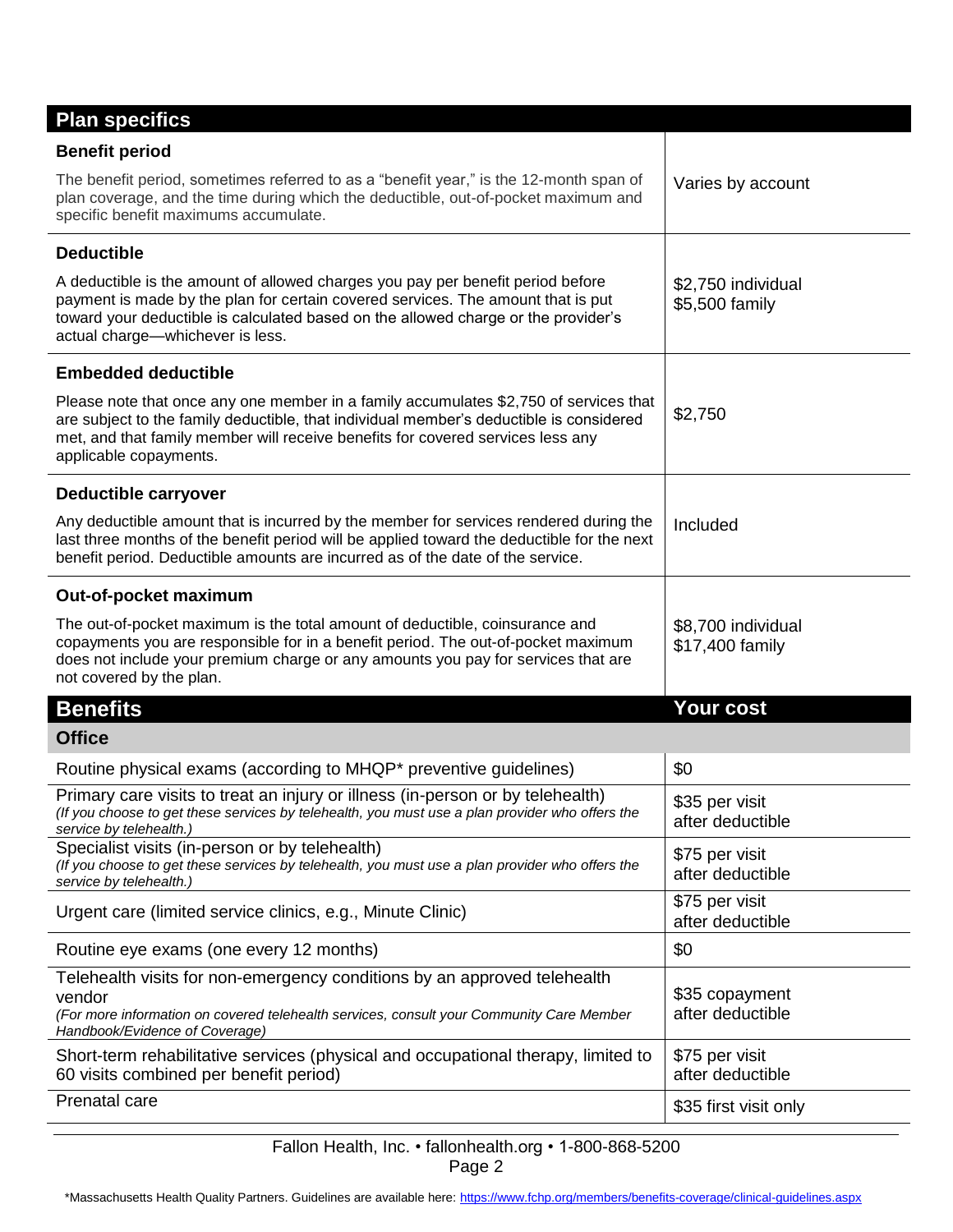| <b>Benefits</b>                                                                                                                                                                                                                             | <b>Your cost</b>                                                                                                 |  |
|---------------------------------------------------------------------------------------------------------------------------------------------------------------------------------------------------------------------------------------------|------------------------------------------------------------------------------------------------------------------|--|
| <b>Office</b>                                                                                                                                                                                                                               |                                                                                                                  |  |
| <b>Preventive services</b><br>Tests, immunizations and services to help screen for diseases and improve early<br>detection when symptoms or diagnosis are not present                                                                       | Covered in full                                                                                                  |  |
| Diagnostic lab services<br>Tests and services that are intended to diagnose or check the status of a disease or<br>condition                                                                                                                | \$75 copayment<br>after deductible                                                                               |  |
| Diagnostic x-ray services<br>Tests and services that are intended to diagnose, check the status of, or treat a<br>disease or condition                                                                                                      | \$100 copayment<br>after deductible                                                                              |  |
| Diagnostic other (EKG, ultrasound, colonoscopy, etc.)<br>Tests and services that are intended to diagnose, check the status of, or treat a<br>disease or condition                                                                          | Covered in full<br>after deductible                                                                              |  |
| Imaging (CAT, PET, MRI, Nuclear Cardiology)                                                                                                                                                                                                 | \$800 copayment<br>after deductible                                                                              |  |
| Chiropractic care                                                                                                                                                                                                                           | \$35 per visit<br>after deductible                                                                               |  |
| <b>Prescriptions</b><br>Please note: Specialty medication that falls under the medical benefit will apply<br>toward your deductible. For more information, please contact Fallon Health's<br>Customer Service Department at 1-800-868-5200. | Tier 1/Tier 2/Tier 3/Tier 4                                                                                      |  |
| Prescription drugs, insulin and insulin syringes<br>(Note: Standard plan members have access to at least one insulin vial and one insulin<br>pen injector dose for each major type of insulin at the Tier 1 copayment level)                | \$30/\$100 after deductible /<br>\$150 after deductible / \$150<br>after deductible<br>(30-day supply)           |  |
| Generic contraceptives and contraceptive devices                                                                                                                                                                                            | \$0 (30-day supply)                                                                                              |  |
| Brand contraceptives with no generic equivalent (prior authorization required)                                                                                                                                                              | With prior authorization: \$0<br>(30-day supply)                                                                 |  |
| Brand contraceptives with a generic equivalent (prior authorization required)                                                                                                                                                               | With prior authorization:<br>Tier 3: \$150 after deductible<br>Tier 4: \$150 after deductible<br>(30-day supply) |  |
| Prescription medication refills obtained through the mail order program                                                                                                                                                                     | \$60/\$200 after deductible/<br>\$450 after deductible/ \$450<br>after deductible<br>(90-day supply)             |  |
| <b>Inpatient hospital services</b>                                                                                                                                                                                                          |                                                                                                                  |  |
| Room and board in a semiprivate room (private when medically necessary)                                                                                                                                                                     | \$1,200 copayment<br>after deductible                                                                            |  |
| Inpatient hospital care including, but not limited to, physician and surgeon<br>services, physical and respiratory therapy, and intensive care services.                                                                                    | Covered in full<br>after deductible                                                                              |  |
| Childbirth/Inpatient maternity and newborn care                                                                                                                                                                                             | \$1,200 copayment after<br>deductible                                                                            |  |
| <b>Same-day surgery</b>                                                                                                                                                                                                                     |                                                                                                                  |  |
| Same-day surgery in a hospital outpatient or ambulatory care setting                                                                                                                                                                        | \$500 copayment<br>after deductible                                                                              |  |
| Fallon Health, Inc. • fallonhealth.org • 1-800-868-5200                                                                                                                                                                                     |                                                                                                                  |  |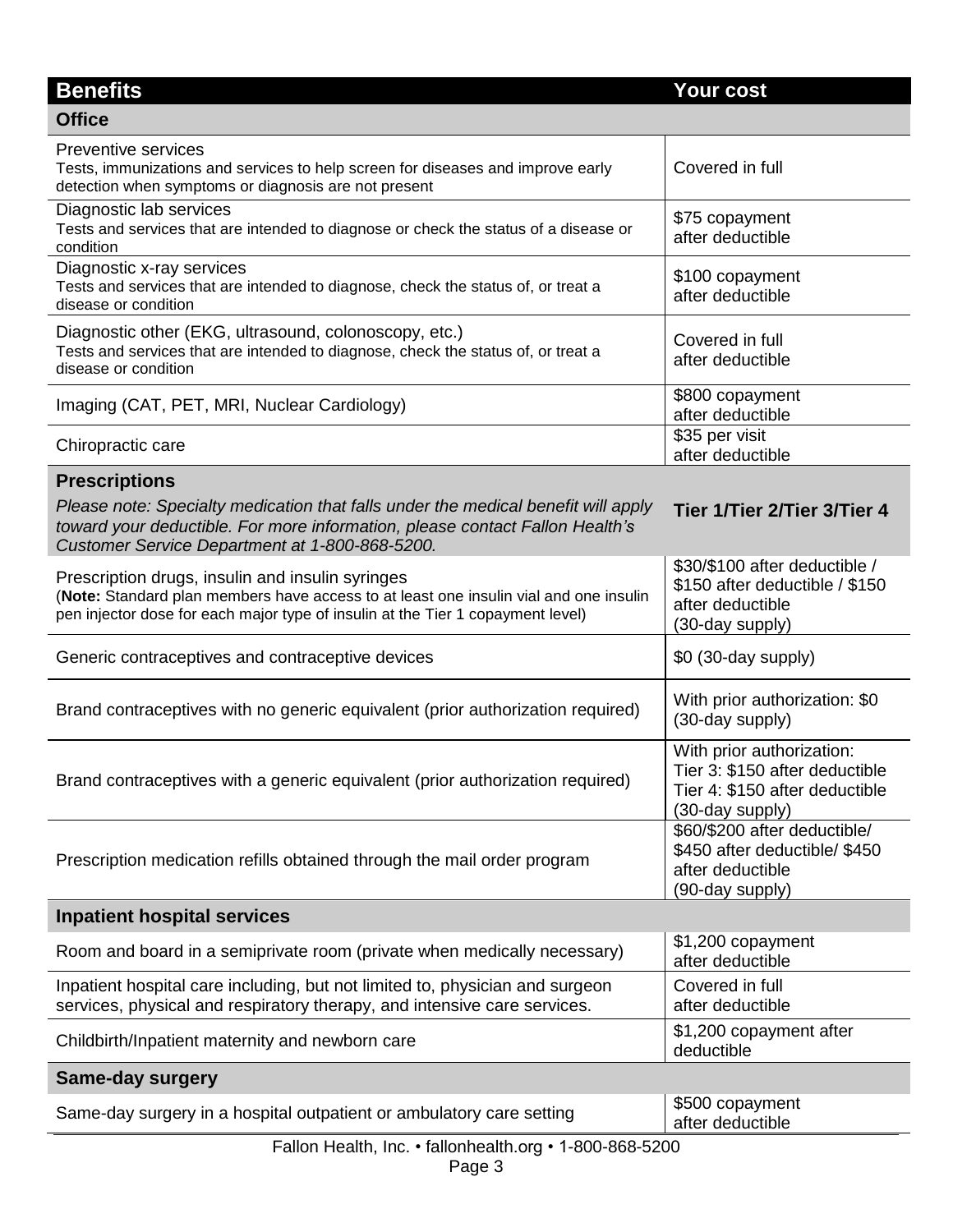| <b>Benefits</b>                                                                                                                                                                                                                                                                                                                                  | <b>Your cost</b>                                            |  |  |  |
|--------------------------------------------------------------------------------------------------------------------------------------------------------------------------------------------------------------------------------------------------------------------------------------------------------------------------------------------------|-------------------------------------------------------------|--|--|--|
| <b>Emergencies</b>                                                                                                                                                                                                                                                                                                                               |                                                             |  |  |  |
| Emergency room visit                                                                                                                                                                                                                                                                                                                             | \$750 copayment<br>after deductible<br>(waived if admitted) |  |  |  |
| <b>Skilled nursing</b>                                                                                                                                                                                                                                                                                                                           |                                                             |  |  |  |
| Skilled care in a semiprivate room                                                                                                                                                                                                                                                                                                               | \$1,200 copayment<br>after deductible                       |  |  |  |
| <b>Substance abuse</b>                                                                                                                                                                                                                                                                                                                           |                                                             |  |  |  |
| Office visits (in-person or by telehealth)<br>(If you choose to get these services by telehealth, you must use a plan provider who offers the<br>service by telehealth.)                                                                                                                                                                         | \$35 per visit<br>after deductible                          |  |  |  |
| Detoxification in an inpatient setting                                                                                                                                                                                                                                                                                                           | Covered in full                                             |  |  |  |
| Rehabilitation in an inpatient setting                                                                                                                                                                                                                                                                                                           | Covered in full                                             |  |  |  |
| <b>Mental health</b>                                                                                                                                                                                                                                                                                                                             |                                                             |  |  |  |
| Office visits (in-person or by telehealth)<br>(If you choose to get these services by telehealth, you must use a plan provider who offers the<br>service by telehealth.)                                                                                                                                                                         | \$35 per visit<br>after deductible                          |  |  |  |
| Services in a general or psychiatric hospital                                                                                                                                                                                                                                                                                                    | Covered in full                                             |  |  |  |
| <b>Other health services</b>                                                                                                                                                                                                                                                                                                                     |                                                             |  |  |  |
| Skilled home health care services                                                                                                                                                                                                                                                                                                                | Covered in full<br>after deductible                         |  |  |  |
| Durable medical equipment                                                                                                                                                                                                                                                                                                                        | 20% coinsurance<br>after deductible                         |  |  |  |
| Medically necessary ambulance services                                                                                                                                                                                                                                                                                                           | Covered in full<br>after deductible                         |  |  |  |
| <b>Value-added features</b>                                                                                                                                                                                                                                                                                                                      |                                                             |  |  |  |
| It Fits!, an annual benefit period fitness reimbursement (including streaming<br>fitness programs, Peloton subscriptions, school and town sports programs,<br>gym memberships, new cardiovascular home fitness equipment, WW (Weight<br>Watchers <sup>®</sup> reimagined), aerobics, Pilates and yoga classes)                                   | \$150 individual<br>\$150 family                            |  |  |  |
| The Healthy Health Plan! a program that supports members (subscriber and<br>spouse age 18 and older) in becoming, and staying, healthy. Simply fill out the<br>health assessment, receive a personalized health report and then take<br>advantage of all the tools available, including health coaching, to help you<br>reach your health goals. | Included                                                    |  |  |  |
| Oh Baby!, a program that provides prenatal vitamins, a convertible toddler car<br>seat, electric breast pump and other "little extras" for expectant parents—all at<br>no additional cost.                                                                                                                                                       | Included                                                    |  |  |  |
| Fallon's cost transparency tool                                                                                                                                                                                                                                                                                                                  | Included                                                    |  |  |  |
| Free 24/7 nurse call line                                                                                                                                                                                                                                                                                                                        | Included                                                    |  |  |  |
| Free chronic care management                                                                                                                                                                                                                                                                                                                     | Included                                                    |  |  |  |
| Free stop-smoking program                                                                                                                                                                                                                                                                                                                        | Included                                                    |  |  |  |